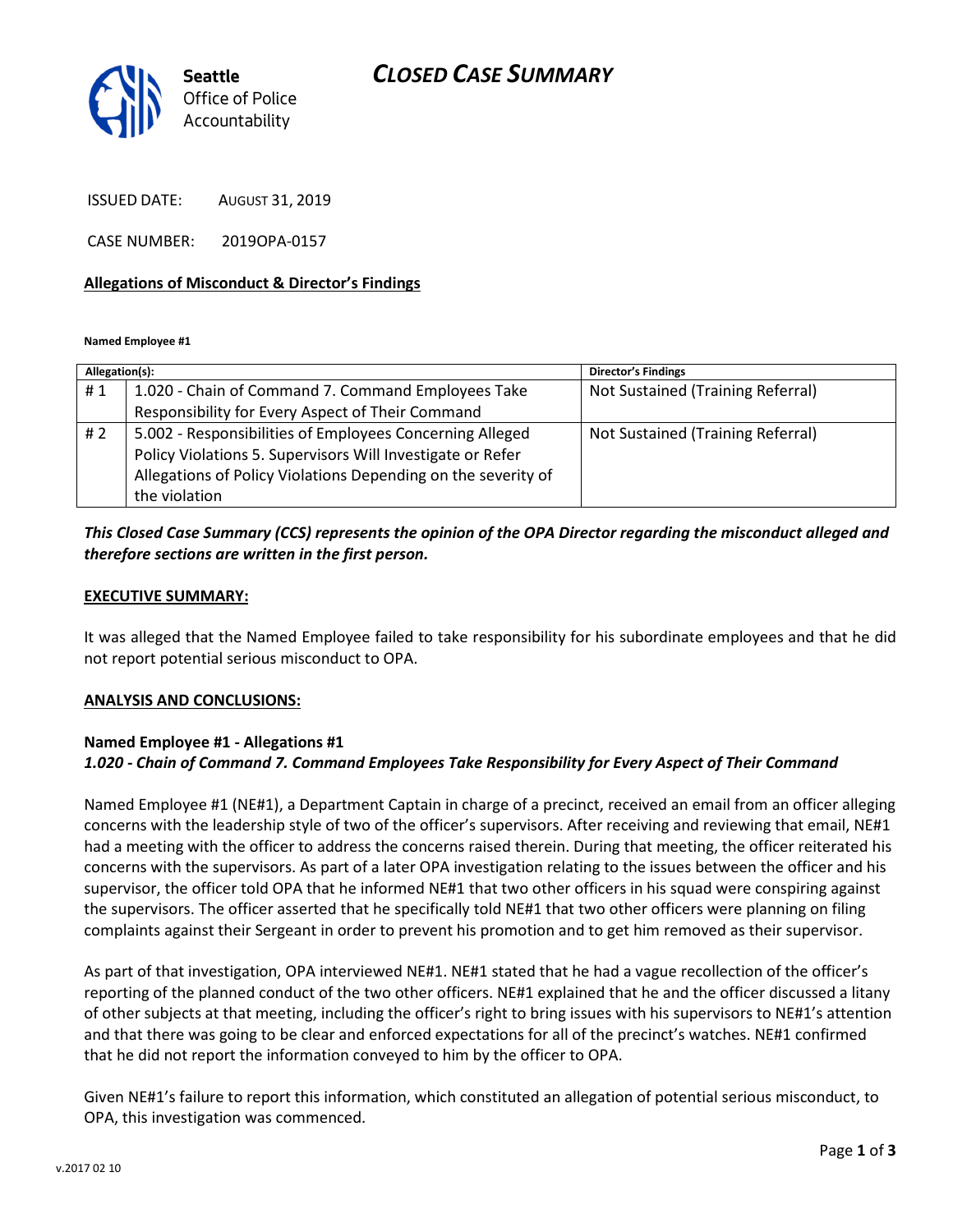# CLOSE CASE SUMMARY

OPA CASE NUMBER: 2019OPA-0157

OPA interviewed NE#1 again. At his second interview, NE#1 reiterated that there were numerous allegations being made by a number of officers and supervisors at the time. He told OPA that, while he did not report to OPA what the officer told him, he believed at the time that the officer had already made an OPA referral.

SPD Policy 1.020-POL-7 instructs that supervisory employees are expected to take responsibility for every aspect of their command. This policy was alleged here due to NE#1's failure to report potential misconduct to OPA and his apparent failure to take any steps to inform the Sergeant of the officers' plan to retaliate against the Sergeant and to put measures in place to prevent that retaliation.

The allegations in this case were part of ongoing issues within the precinct and, particularly, on First Watch. These issues were not addressed as promptly and decisively as they could have been and, as a result, they festered. As the precinct Captain, NE#1 bears some responsibility for these ongoing issues. Moreover, as discussed above, NE#1's lack of action could have served to put the Sergeant at risk of being retaliated against.

The above being said, OPA recognizes that NE#1 was dealing with a number of difficult personalities and did take some steps to resolve these issues, which ultimately appeared to be successful, at least in part. As such, OPA issues NE#1 the below Training Referral.

• Training Referral: NE#1 should be encouraged to more proactively, promptly, and decisively handle similar situations in the future. As a Captain, it is the Department's expectation that he do so. NE#1 should also be encouraged to rely on his chain of command for assistance with dealing with such difficult personnel issues. This training and associated counseling should be documented and this documentation should be maintained in an appropriate database.

Recommended Finding: Not Sustained (Training Referral)

## Named Employee #1 - Allegation #2

Seattle

Office of Police Accountability

## 5.002 - Responsibilities of Employees Concerning Alleged Policy Violations 5. Supervisors Will Investigate or Refer Allegations of Policy Violations Depending on the severity of the violation

SPD Policy 5.002-POL-5 requires supervisors who become aware of a potential policy violation to investigate or refer the allegations depending on their severity. Minor allegations of misconduct may be investigated by a supervisor, while allegations of serious misconduct – such as the use of excessive force – must be referred to OPA. (SPD Policy 5.002-POL-5.)

As discussed above, NE#1 indisputably failed to report potential serious misconduct to OPA. However, he claimed that he believed at the time that the officer had already made an OPA referral and that it was unnecessary for him to also do so. That belief was mistaken and no OPA referral had been made by the officer.

The failure of NE#1 to make an OPA referral was contrary to policy. However, I do not recommend that NE#1 receive a Sustained finding here. This is primarily due to the fact that, while NE#1's belief that an OPA referral had already been made was mistaken, this appears to have been in good faith. I also note that this matter was confusing, with multiple involved parties and dueling allegations. This being said, NE#1, as a Captain, is held to a higher standard.